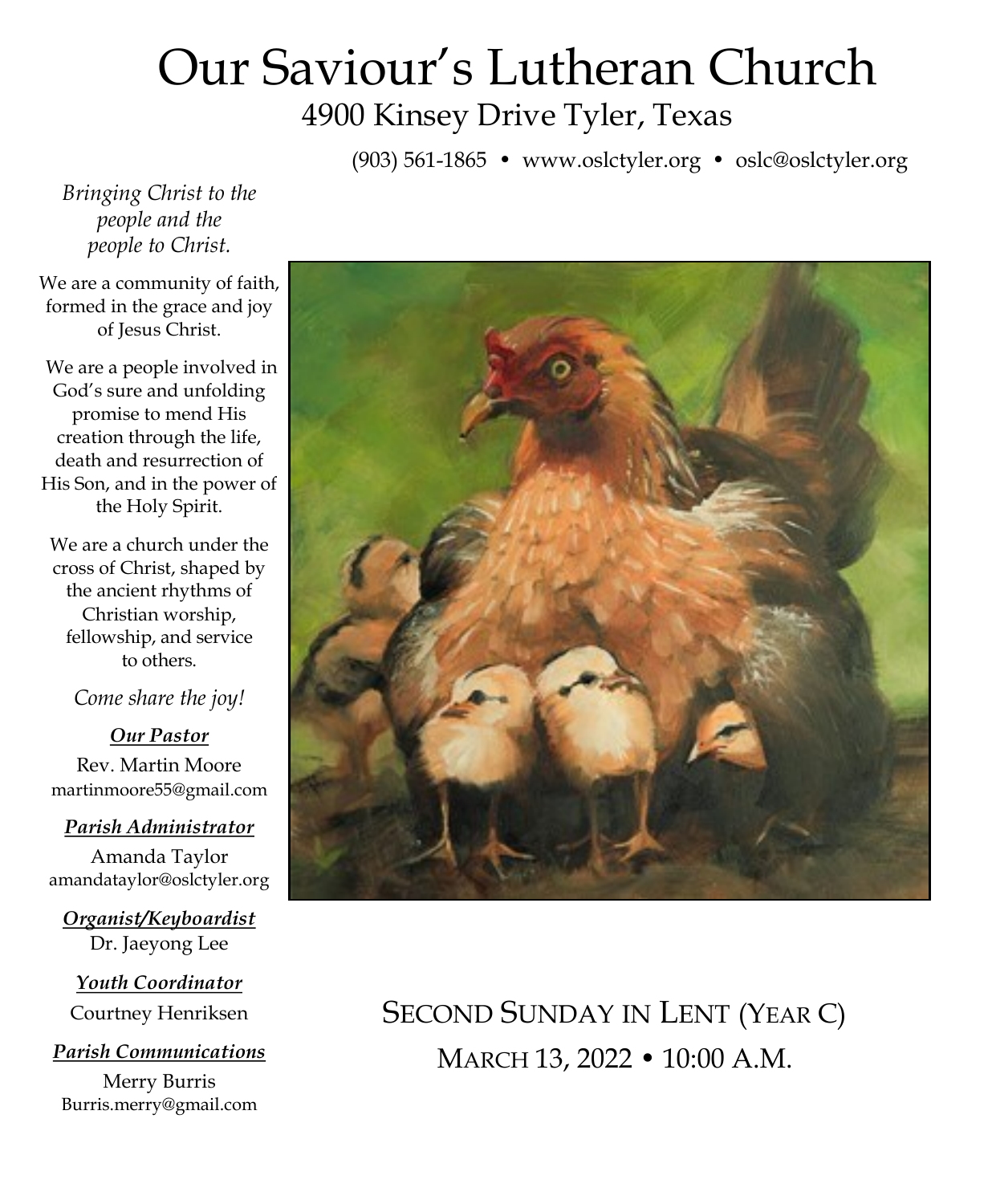

### **Our Members, Guests and Visitors**

We are all on a journey of faith; God does not expect us to make the journey alone. Please contact us if we can be of help in any way. Pastor Martin Moore: 979-551-6222 • martinmoore55@gmail.com Our Office Hours are Monday through Thursday, 10:00 a.m. until 2:00 p.m. Office: 903-561-1865 • amandataylor@oslctyler.org

# **Prelude -** Dr. Jaeyong Lee

## **Welcome and Family News**

It is a pleasure to worship together. If you are a newcomer, have a prayer request, or would like to receive a call or visit from Pastor Martin, please fill out the yellow card on the back of each pew. Information on our core beliefs, structure and mission is available at the Welcome Table and on our website.

• We practice open communion. All who are baptized and desire to share in the Body and Blood of our Lord are welcome. We begin communing children in 5th grade and offer a communion class to prepare them to receive this Sacrament.

• A midweek Lenten meal will be served each Wednesday at 5:30 pm with worship starting at 6:30 p.m. and continuing throughout the Lenten Season.

## **CHILDREN'S SONG ~** "THIS IS THE DAY"

| This is the day,        | This is the day         |
|-------------------------|-------------------------|
| This is the day         | That the Lord has made. |
| That the Lord has made  | We will rejoice         |
| That the Lord has made. | And be glad in it.      |
| We will rejoice,        | This is the day,        |
| We will rejoice         | This is the day         |
| And be glad in it,      | That the Lord has made. |
| And be glad in it.      |                         |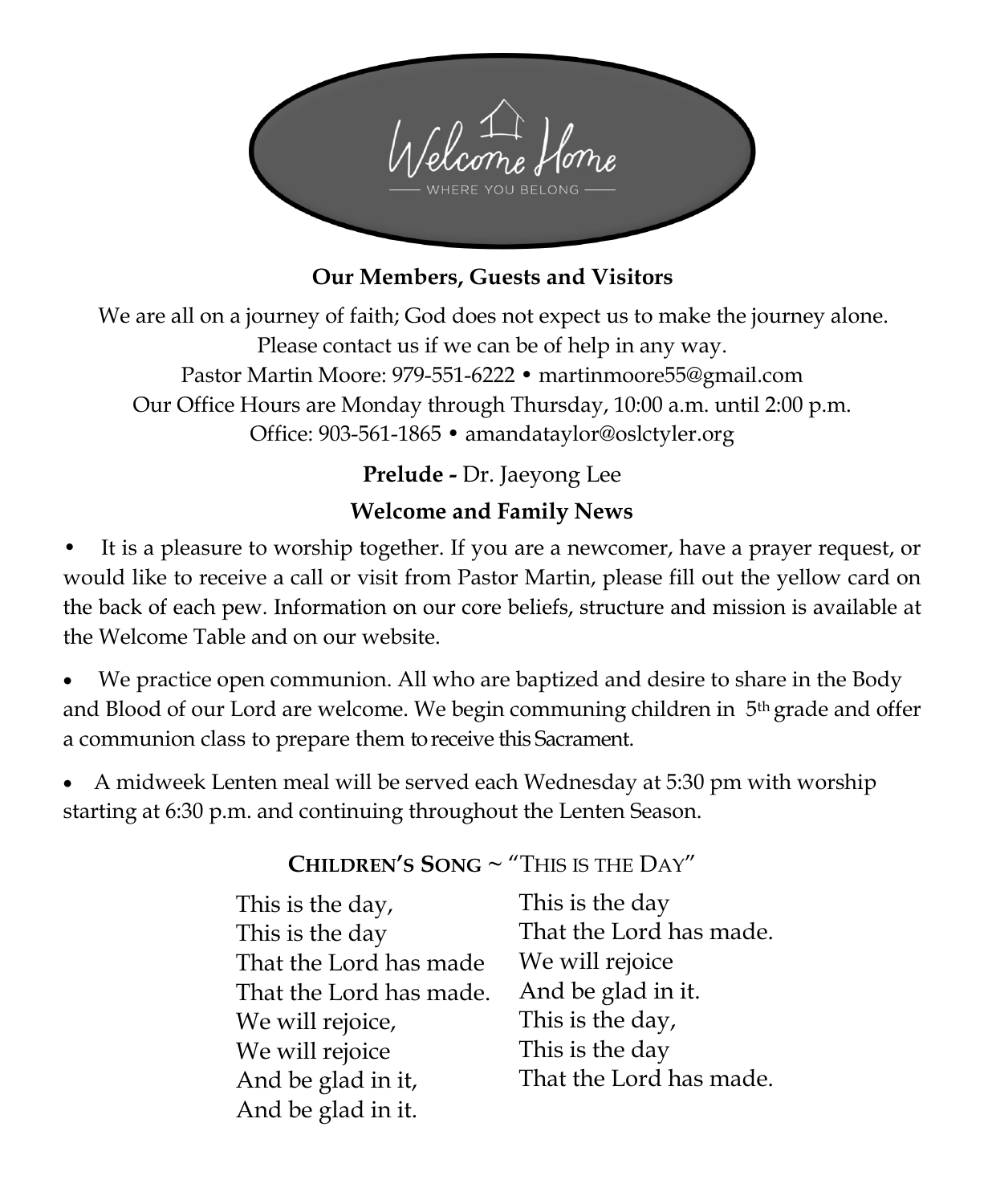### **CHILDREN'S SERMON**

*Please stand (in body or in spirit)*

### **PROCESSIONAL HYMN ~** "COME, WE THAT LOVE THE LORD" *(WOV #742, VS 1-3)*

Come, we that love the Lord, And let our joys be known; Join in a song with sweet accord, join in a song with sweet accord and thus surround the throne, and thus surround the throne.

*Chorus We're marching to Zion, Beautiful, beautiful Zion, We're marching upward to Zion, The beautiful city of God.*

Let those refuse to sing Who never knew our God; But children of the heav'n-ly King, But children of the heav'n-ly King May speak their joys abroad, May speak their joys abroad. *Chorus*

The hill of Zion yields a thousand sacred sweets before we reach the heav'n-ly fields, or walk the golden streets, or walk the golden streets. *Chorus*

### **WORDS OF CONFESSION AND FORGIVENESS**

*As the Pastor says the Invocation, the Sign of the Cross may be made in remembrance of our baptisms.* 

P: In the name of the Father, and of the <sup>₩</sup> Son, and of the Holy Spirit.

### **C: Amen**

P: Almighty God, to whom all hearts are open, all desires known, and from whom no secrets are hid: Cleanse the thoughts of our hearts by the inspiration of your Holy Spirit, that we may perfectly love you and worthily magnify your holy name, through Jesus Christ our Lord.

### **C: Amen**

P: If we say we have no sin, we deceive ourselves, and the truth is not in us. But if we confess our sins, God who is faithful and just will forgive our sins and cleanse us from all unrighteousness.

*Silence for reflection and self-examination.*

P: Most merciful God,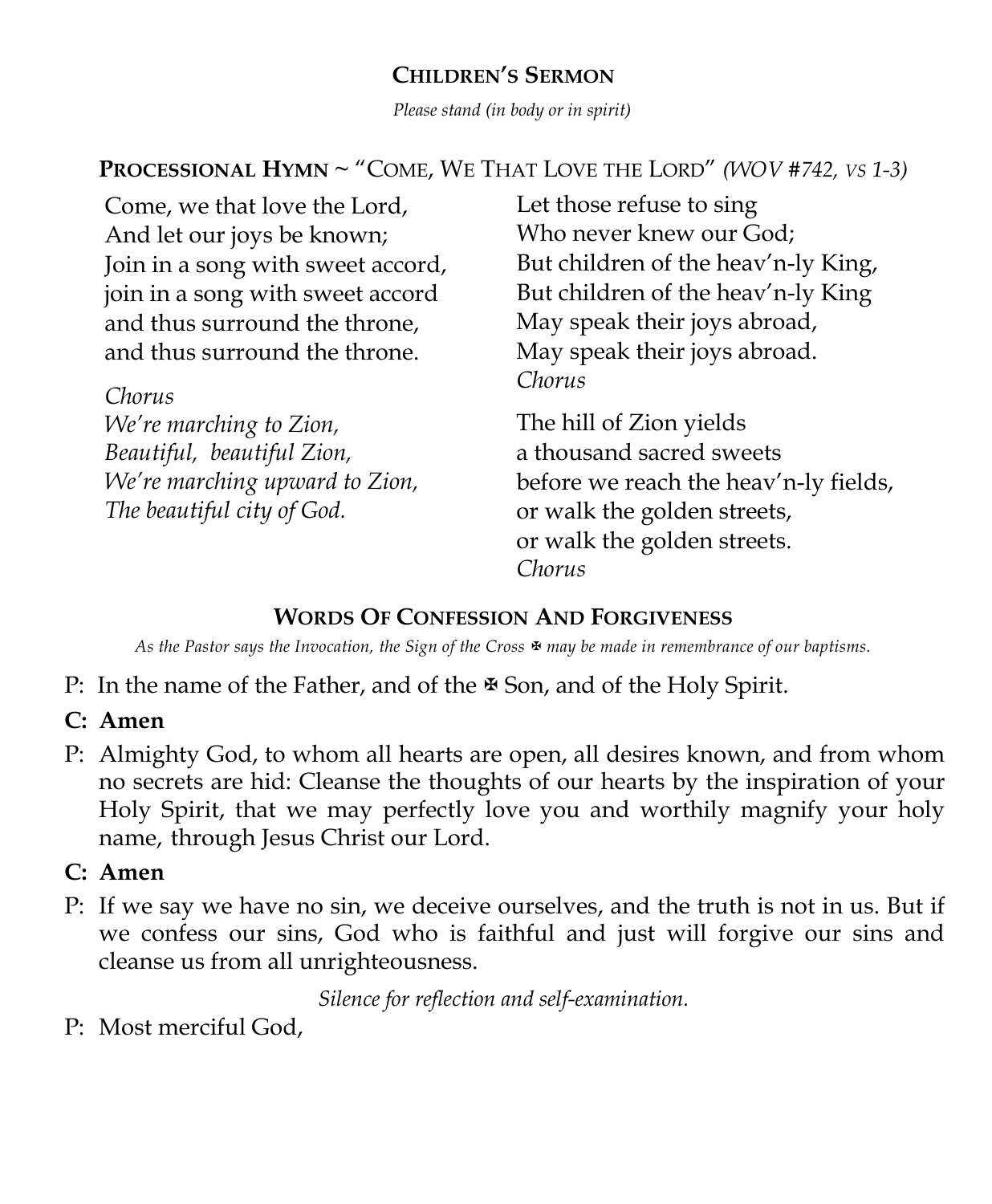- **C: We confess that we are in bondage to sin and cannot free ourselves. We have sinned against you in thought, word, and deed, by what we have done and by what we have left undone. We have not loved you with our whole heart; we have not loved our neighbors as ourselves. For the sake of your Son, Jesus Christ, have mercy on us. Forgive us, renew us, and lead us, so that we may delight in your will and walk in your ways, to the glory of your holy name. Amen**
- P: Almighty God, in his mercy, has given his Son to die for us and, for his sake, forgives us all our sins. In the name of Jesus Christ, and by his authority, I therefore declare to you the entire forgiveness of all your sins, in the name of the Father, and of the  $\mathbb F$  Son, and of the Holy Spirit.

**C: Amen**

### **GREETING**

- P: The grace of our Lord Jesus Christ, the love of God, and the communion of the Holy Spirit be with you all.
- **C: And also with you.**

### **KYRIE**

- A: In peace, let us pray to the Lord.
- **C: Lord, have mercy.**
- A: For the peace from above, and for our salvation, let us pray to the Lord.
- **C: Lord, have mercy.**
- A: For the peace of the whole world, for the well-being of the Church of God, and for the unity of all, let us pray to the Lord.

# **C: Lord, have mercy.**

- A: For this holy house, and for all who offer here their worship and praise, let us pray to the Lord.
- **C: Lord, have mercy.**
- A: Help, save, comfort, and defend us, gracious Lord.
- **C: Amen**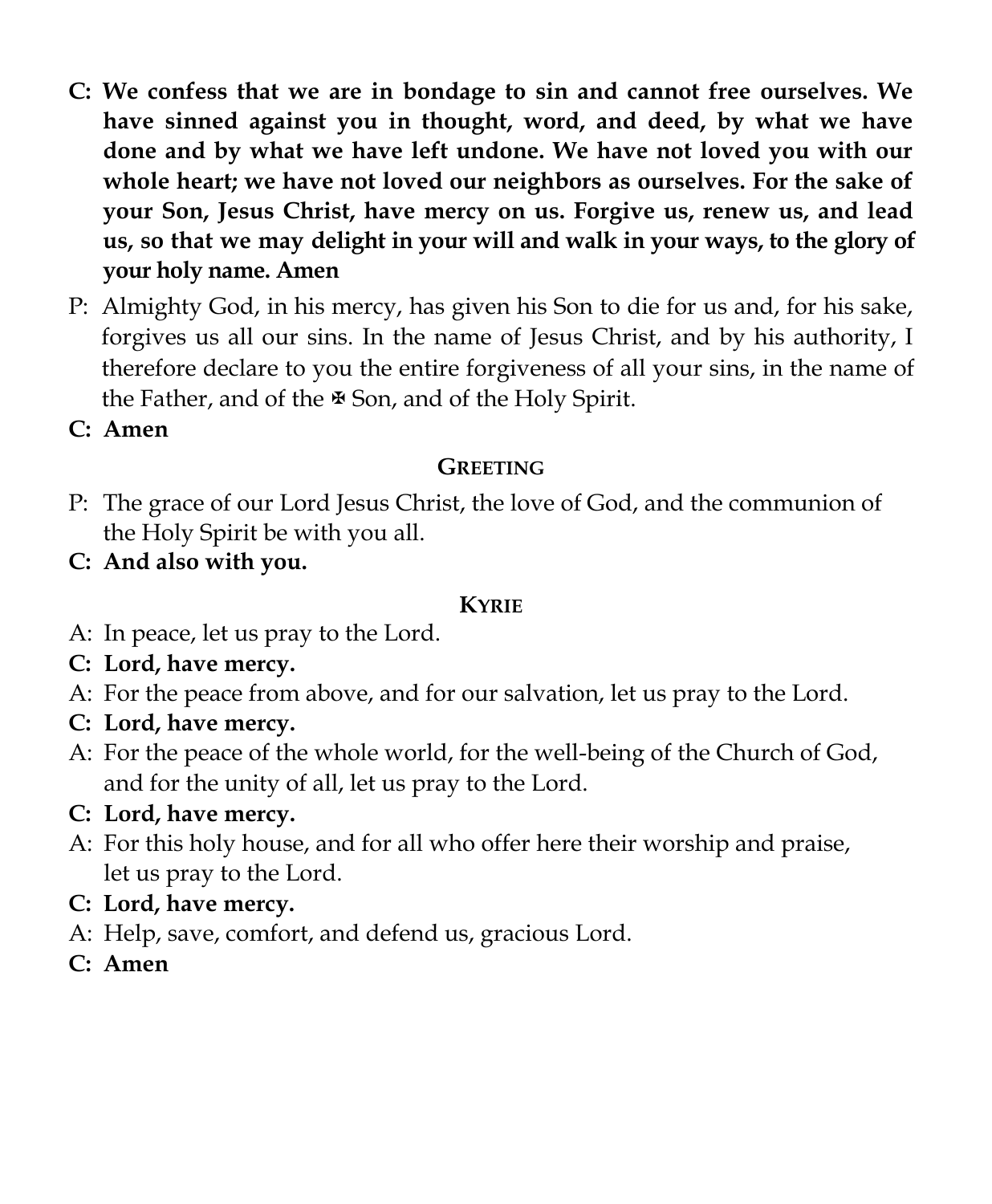#### **PRAYER OF THE DAY**

P: The Lord be with you.

### **C: And also with you.**

P: O God, whose glory it is always to have mercy: Be gracious to all who have gone astray from your ways, and bring them again with penitent hearts and steadfast faith to embrace and hold fast the unchangeable truth of your Word, Jesus Christ your Son; who with you and the Holy Spirit lives and reigns, one God, for ever and ever. Amen *(Book of Common Prayer)*

### **C: Amen**

*Please be seated*

# **The Service Of The Word**

**OLD TESTAMENT LESSON**

Jeremiah 26:8-15

- R: 8When Jeremiah had finished speaking all that the Lord had commanded him to speak to all the people, then the priests and the prophets and all the people laid hold of him, saying, "You shall die! 9Why have you prophesied in the name of the Lord, saying, 'This house shall be like Shiloh, and this city shall be desolate, without inhabitant'?" And all the people gathered around Jeremiah in the house of the Lord. 10When the officials of Judah heard these things, they came up from the king's house to the house of the Lord and took their seat in the entry of the New Gate of the house of the Lord. 11Then the priests and the prophets said to the officials and to all the people, "This man deserves the sentence of death, because he has prophesied against this city, as you have heard with your own ears."12Then Jeremiah spoke to all the officials and all the people, saying, "The Lord sent me to prophesy against this house and this city all the words you have heard. 13Now therefore mend your ways and your deeds, and obey the voice of the Lord your God, and the Lord will relent of the disaster that he has pronounced against you. 14But as for me, behold, I am in your hands. Do with me as seems good and right to you. <sup>15</sup>Only know for certain that if you put me to death, you will bring innocent blood upon yourselves and upon this city and its inhabitants, for in truth the Lord sent me to you to speak all these words in your ears.
- R: This is the Word of the Lord.
- **C: Thanks be to God!**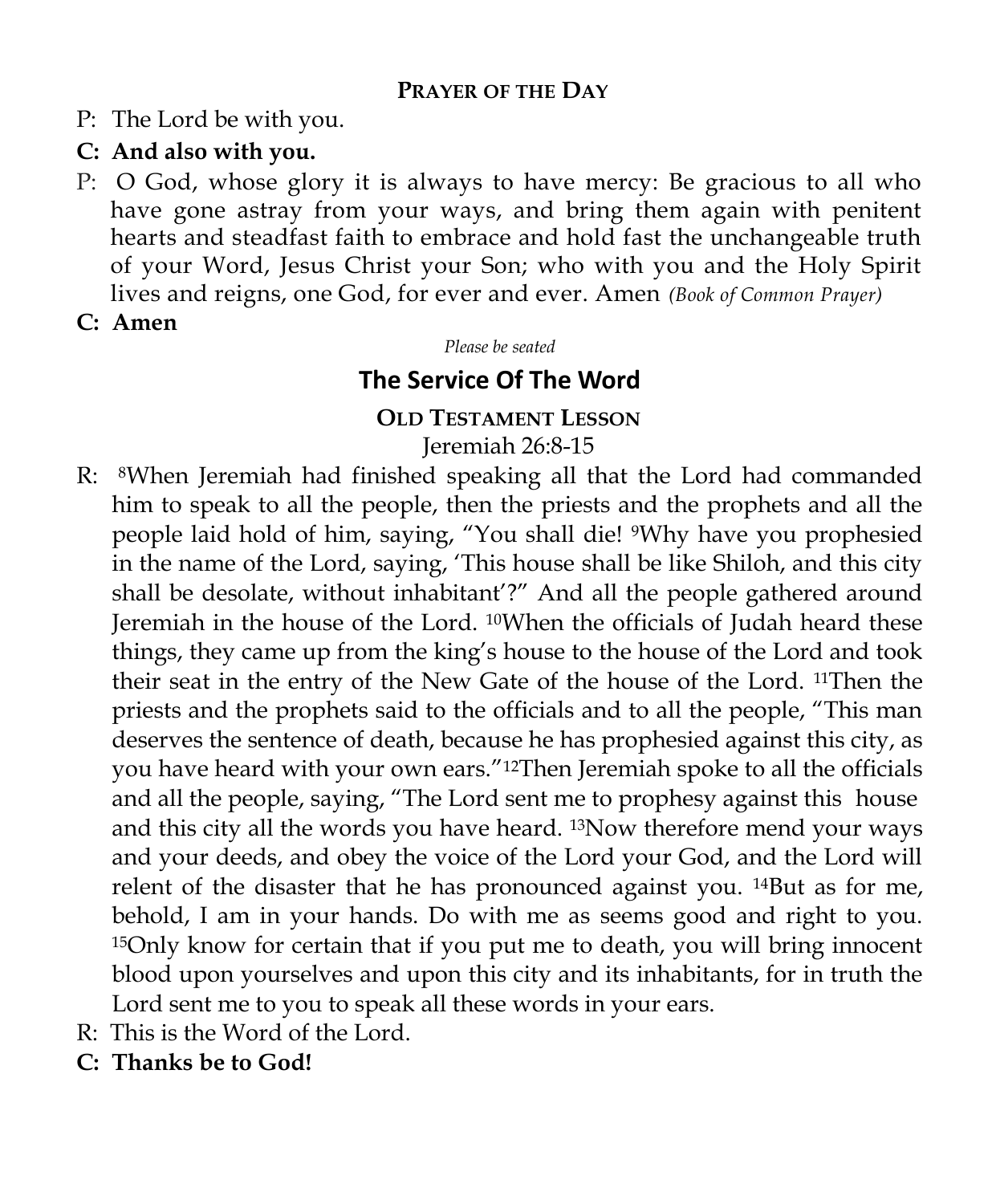### **PSALMODY**

### PSALM 4

- R: <sup>1</sup>Answer me when I call, O God, defender of my cause; you set me free when I am hard-pressed; have mercy on me and hear my prayer.
- **C: 2"You mortals, how long will you dishonor my glory; how long will you worship dumb idols and run after false gods?"**
- R: 3Know that the Lord does wonders for the faithful; when I call upon the Lord, he will hear me.
- **C: 4Tremble, then, and do not sin; speak to your heart in silence upon your bed.**
- R: 5Offer the appointed sacrifices and put your trust in the Lord.
- **C: 6Many are saying, "Oh, that we might see better times!" Lift up the light of your countenance upon us, O Lord.**
- R: 7You have put gladness in my heart, more than when grain and wine and oil increase.
- **C: <sup>8</sup>I lie down in peace; at once I fall asleep; for only you, Lord, make me dwell in safety.**

# **EPISTLE READING**

# PHILIPPIANS 3.17-4.1

R: 17Brothers, join in imitating me, and keep your eyes on those who walk according to the example you have in us. 18For many, of whom I have often told you and now tell you even with tears, walk as enemies of the cross of Christ. 19Their end is destruction, their god is their belly, and they glory in their shame, with minds set on earthly things. 20But our citizenship is in heaven, and from it we await a Savior, the Lord Jesus Christ, 21who will transform our lowly body to be like his glorious body, by the power that enables him even to subject all things to himself.

<sup>1</sup>Therefore, my brothers, whom I love and long for, my joy and crown, stand firm thus in the Lord, my beloved.

- R: This is the Word of the Lord!
- **C: Thanks be to God.**

**GOSPEL CANTICLE** ~ "THE POWER OF THE CROSS"*(CHOIR)*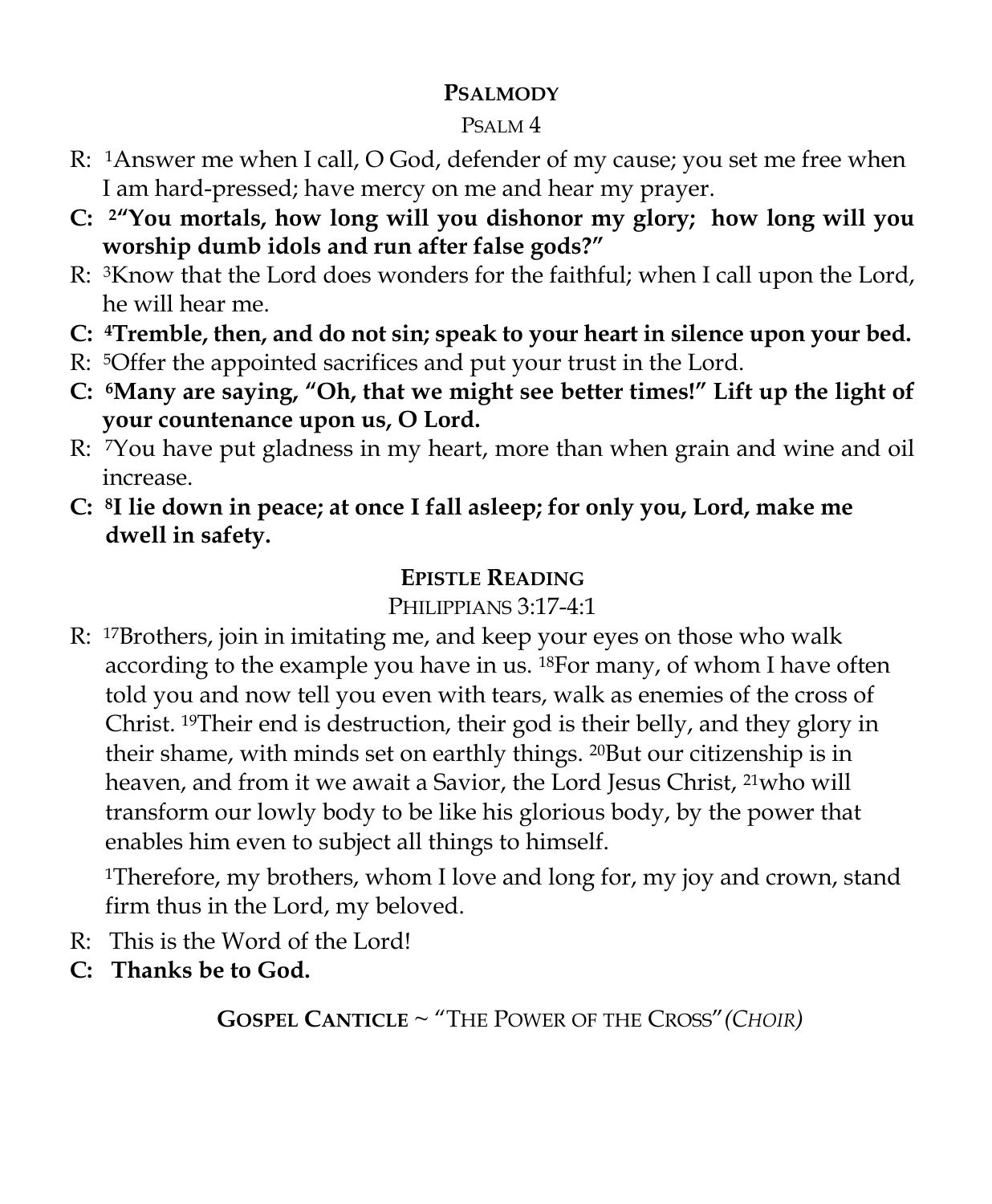### **THE HOLY GOSPEL**

- P: The Holy Gospel according to St. Luke, the 13th Chapter.
- **C: Glory to you, O Lord.**

St. Luke 13:31-35

- P: The Gospel of the Lord.
- **C: Praise to You, O Christ.**

*Please be seated*

### **SERMON ~ PASTOR MARTIN MOORE**

What's Your Image of God?

"They worshiped worthless idols and became worthless themselves."*-Jeremiah 2:5*  "We tend by a secret law of the soul to move toward our mental image of God. This is true not only of the individual Christian, but of the company of Christians that composes the Church. Always the most revealing thing about the Church is her idea of God." -A.W. Tozer, *The Knowledge of the Holy*

"What people revere, they resemble, either for ruin or for restoration." *-GK Beale, We Become What We Worship*

Please stand (in body or in spirit)

### **HYMN OF THE DAY ~** "WHAT A FRIEND WE HAVE IN JESUS" *(LBW #439)*

What a friend we have in Jesus, all our sins and griefs to bear! What a privilege to carry ev'rything to God in prayer! Oh, what peace we often forfeit; oh, what needless pain we bear – all because we do not carry ev'rything to God in prayer!

Have we trials and temptations? Is there trouble anywhere? We should never be discouraged – take it to the Lord in prayer. Can we find a friend so faithful who will all our sorrows share? Jesus knows our ev'ry weakness – take it to the Lord in prayer. Are we weak and heavy-laden, cumbered with a load of care?

Precious Savior, still our refuge – take it to the Lord in prayer. Do your friends despise, forsake you? Take it to the Lord in prayer. In his arms he'll take and shield you; you will find a solace there.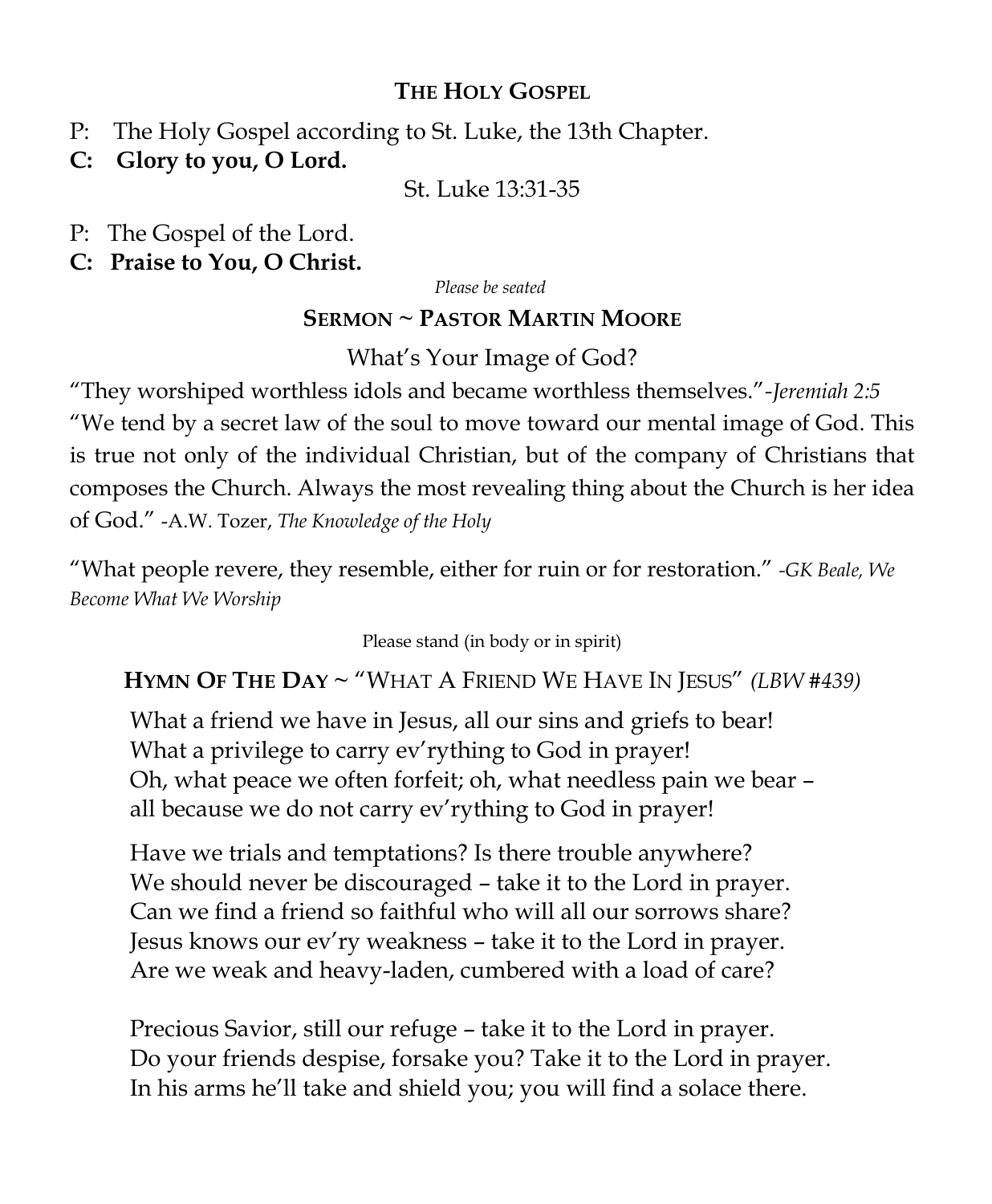### **APOSTLES' CREED**

 **I BELIEVE in God, the Father Almighty, creator of heaven and earth.**

 **I BELIEVE in Jesus Christ, His only Son, our Lord. He was conceived by the power of the Holy Spirit, and born of the Virgin Mary. He suffered under Pontius Pilate, was crucified, died, and was buried. He descended into hell. On the third day He rose again. He ascended into heaven, and is seated at the right hand of the Father. He will come again to judge the living and the dead.**

 **I BELIEVE in the Holy Spirit, the holy catholic church, the communion of saints, the forgiveness of sins, the resurrection of the body, and the life everlasting. Amen**

### **THE PRAYERS OF THE CHURCH**

P: Confident in God's steadfast love through Jesus Christ and guided by the Holy Spirit, let us pray for the whole people of God in Christ Jesus, and for all people according to their needs.

*After each portion of the prayers:*

P: Lord, in your mercy,

### **C: Hear our prayer.**

*The prayers conclude:*

P: Into your hands, O Lord, we commend all for whom we pray, trusting in your mercy; through your Son, Jesus Christ our Lord.

**C: Amen**

*Please be seated*

### **OFFERING & OFFERTORY MUSIC**

*Please stand (in body or in spirit)*

## **THE OFFERTORY** *~ "*GIVE THANKS"

| Give thanks with a grateful heart | Let the poor say I am rich                                                    |
|-----------------------------------|-------------------------------------------------------------------------------|
| Give thanks to the Holy One       | Because of what the Lord has done for us                                      |
| Give thanks because He's given    | And now let the weak say I am strong                                          |
| Jesus Christ His Son              | Let the poor say I am rich                                                    |
|                                   | And now let the weak say I am strong Because of what the Lord has done for us |

## **POST OFFERTORY PRAYER**

- P: Let us pray. Merciful Father,
- **C: We offer with joy and thanksgiving what you have first given us—our vocations,**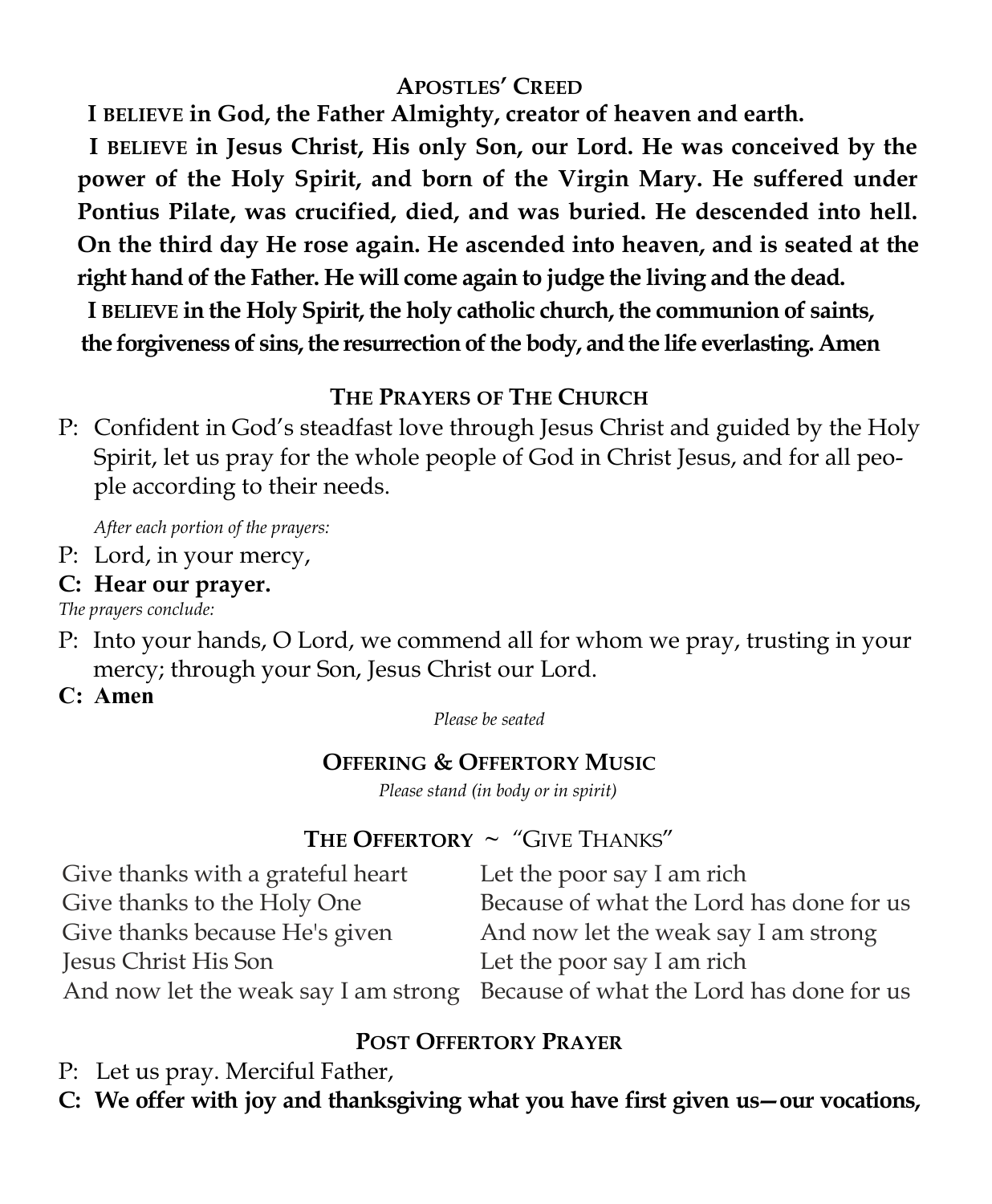**our time, our possessions—all signs of your gracious love. Receive them for the sake of him who offered himself for us, Jesus Christ our Lord. Amen**

*Please remain standing* 

# **The Holy Meal**

### **THE SHARING OF THE PEACE** *(Please Social Distance)*

- P: The peace of the Lord be with you always.
- **C: And also with you.**

We come to the table at the gracious invitation of the Lord, receiving the body and blood of Christ for the forgiveness of our sins. So come to this table—you who have much faith, and you who would like to have more; you who have been to the Sacraments often, and you who have not been in a long time; you who have tried to follow Jesus in the world, and you who have failed—come. It is Christ who invites us to meet Him here. Adults and children not receiving communion are welcome to come forward for a blessing.

### **THE GREAT THANKSGIVING**  $\sim$  *P. 88 LBW*

- P: The Lord be with you. **C: And also with you.**
	-

- 
- P: Lift up your hearts. **C: We lift them up to the Lord.**
- P: Let us give thanks to the Lord our God. **C: It is right to give him thanks and praise.**
- P: You call your people to repent of sin and prepare for the joy of the paschal feast. Renew us in faith and holiness, and bring us into the fullness of your grace and truth that belongs to the children of God. Therefore with Angels and Archangels, and with all of the company of heaven, we laud and magnify Your glorious name; evermore praising You and saying:
- **C: Holy, holy, holy Lord, Lord God of pow'r and might: Heaven and earth are full of your glory. Hosanna in the highest. Blessed is he who comes in the name of the Lord. Hosanna in the highest.**
- P: Therefore, gracious Father, with this bread and cup we remember the life our Lord offered for us. And, believing the witness of His resurrection, we await His coming in power to share with us the great and promised feast.
- **C**: **Amen. Come, Lord Jesus.**
- P: Send now, we pray, your Holy Spirit, the spirit of our Lord and of His resurrection, that we who receive the Lord's body and blood may live to the praise of your glory and receive our inheritance with all your saints in light.
- **C: Amen. Come, Holy Spirit.**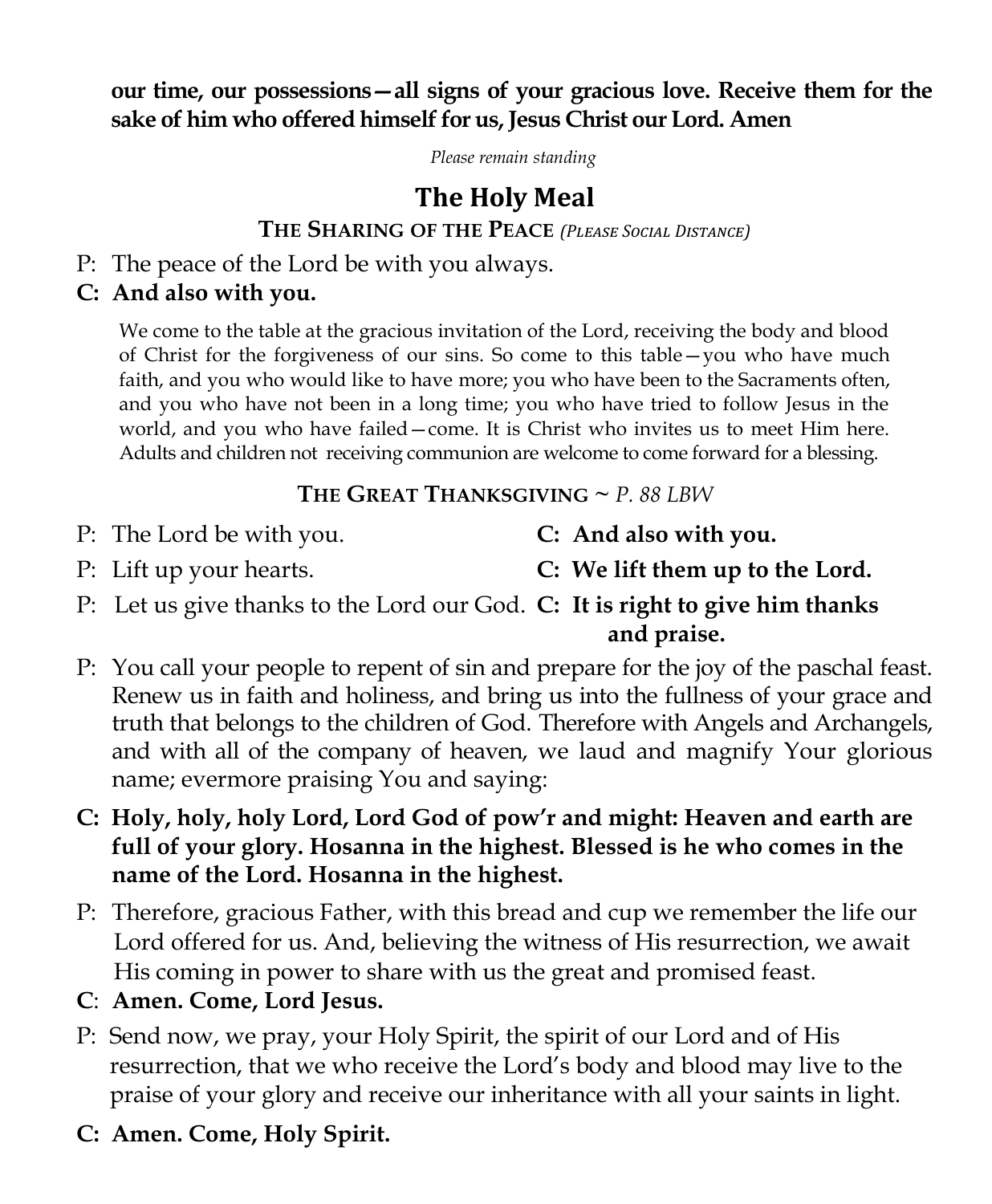P: In the night in which He was betrayed, our Lord Jesus took bread, and gave thanks, broke it, and gave it to His disciples, saying, 'Take and eat; this is my body, given for you. Do this for the remembrance of me.'

Again, after supper, He took the cup, gave thanks, and gave it for all to drink, saying, 'This cup is the new covenant in my blood, shed for you and for all people for the forgiveness of sin. Do this for the remembrance of me.'

- P: Lord, remember us in your kingdom and teach us to pray:
- **C: Our Father, who art in heaven, hallowed be thy name, thy kingdom come, thy will be done, on earth as it is in heaven. Give us this day our daily bread; and forgive us our trespasses, as we forgive those who trespass against us; and lead us not into temptation, but deliver us from evil. For thine is the kingdom, and the power, and the glory, forever and ever. Amen**

### LAMB OF  $G$ OD  $\sim$  *P<sub>.</sub> 92 LBW*

**Lamb of God, you take away the sin of the world; have mercy on us. Lamb of God, you take away the sin of the world; have mercy on us. Lamb of God, you take away the sin of the world; grant us peace, grant us peace.**

*Please be seated*

#### **DISTRIBUTION**

#### **COMMUNION HYMNS:**

#### "10,000 REASONS"

| Chorus:                                                                                                                    | You're rich in love and You're slow to anger,                                                                                                       |
|----------------------------------------------------------------------------------------------------------------------------|-----------------------------------------------------------------------------------------------------------------------------------------------------|
| Bless the Lord, O my soul, O my soul.                                                                                      | Your name is great, and Your heart is kind.                                                                                                         |
| Worship His holy name.                                                                                                     | For all Your goodness I will keep on singing;                                                                                                       |
| Sing like never before, O my soul                                                                                          | Ten thousand reasons for my heart to find.                                                                                                          |
| I'll worship Your holy name                                                                                                | Chorus                                                                                                                                              |
| The sun comes up: it's a new day<br>dawning,<br>It's time to sing Your song again.<br>Whatever may pass, and whatever lies | And on that day when my strength is failing,<br>The end draws near and my time has come.<br>Still my soul will sing Your praise unending;<br>Chorus |
| before me,                                                                                                                 | Bless the Lord, O my soul, O my soul.                                                                                                               |
| Let me be singing when the evening                                                                                         | Worship His holy name.                                                                                                                              |
| comes.                                                                                                                     | Sing like never before, O my soul                                                                                                                   |
| Chorus                                                                                                                     | I'll worship Your holy name                                                                                                                         |
|                                                                                                                            | I'll worship Your holy name                                                                                                                         |
|                                                                                                                            | I'll worship Your holy name.                                                                                                                        |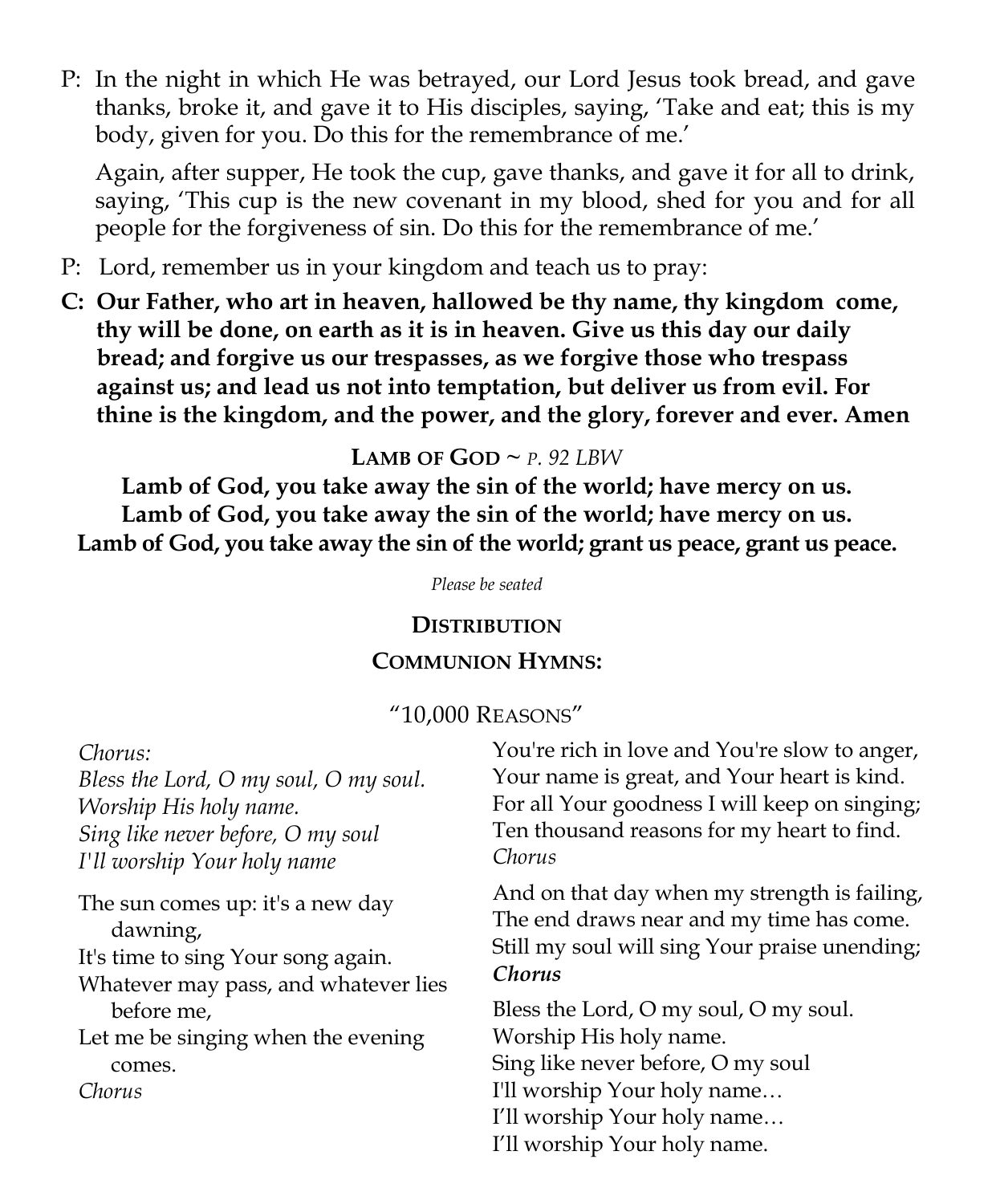# **"**MY JESUS, I LOVE THEE"

My Jesus I love Thee I know Thou art mine. For Thee all the follies of sin I resign. My gracious Redeemer my Savior art Thou. If ever I loved Thee my Jesus 'tis now.

I love Thee because Thou hast first loved me. And purchased my pardon on Calvary's tree. I love Thee for wearing the thorns on Thy brow. If ever I loved Thee my Jesus 'tis now.

I'll love Thee in life I will love Thee in death. And praise Thee as long as Thou lendest me breath. And say when the death dew lies cold on my brow. If ever I loved Thee my Jesus 'tis now.

In mansions of glory and endless delight. I'll ever adore Thee in heaven so bright. I'll sing with the glittering crown on my brow. If ever I loved Thee my Jesus 'tis now.

**"**JESUS, REMEMBER ME" *(WOV #740)*

Jesus, remember me When you come into your kingdom. Jesus, remember me When you come into your kingdom.

# **"**MIGHTY TO SAVE"

Everyone needs compassion; Love that's never failing. Let mercy fall on me. Everyone needs forgiveness; The kindness of a Savior, The hope of nations.

*Chorus:*

*Savior, He can move the mountains. My God is mighty to save, He is mighty to save. Forever: Author of salvation. He rose and conquered the grave, Jesus conquered the grave.*

So take me as You find me, All my fears and failures: Fill my life again. I give my life to follow everything I believe in… Now I surrender. *Chorus*

Shine your light and let the whole world see! We're singing for the glory of the risen King! Jesus! Shine your light and let the whole world see! We're singing for the glory of the risen King! *Chorus x2*

Shine your light and let the whole world see! We're singing for the glory of the risen King! Jesus! Shine your light and let the whole world see! We're singing for the glory of the risen King!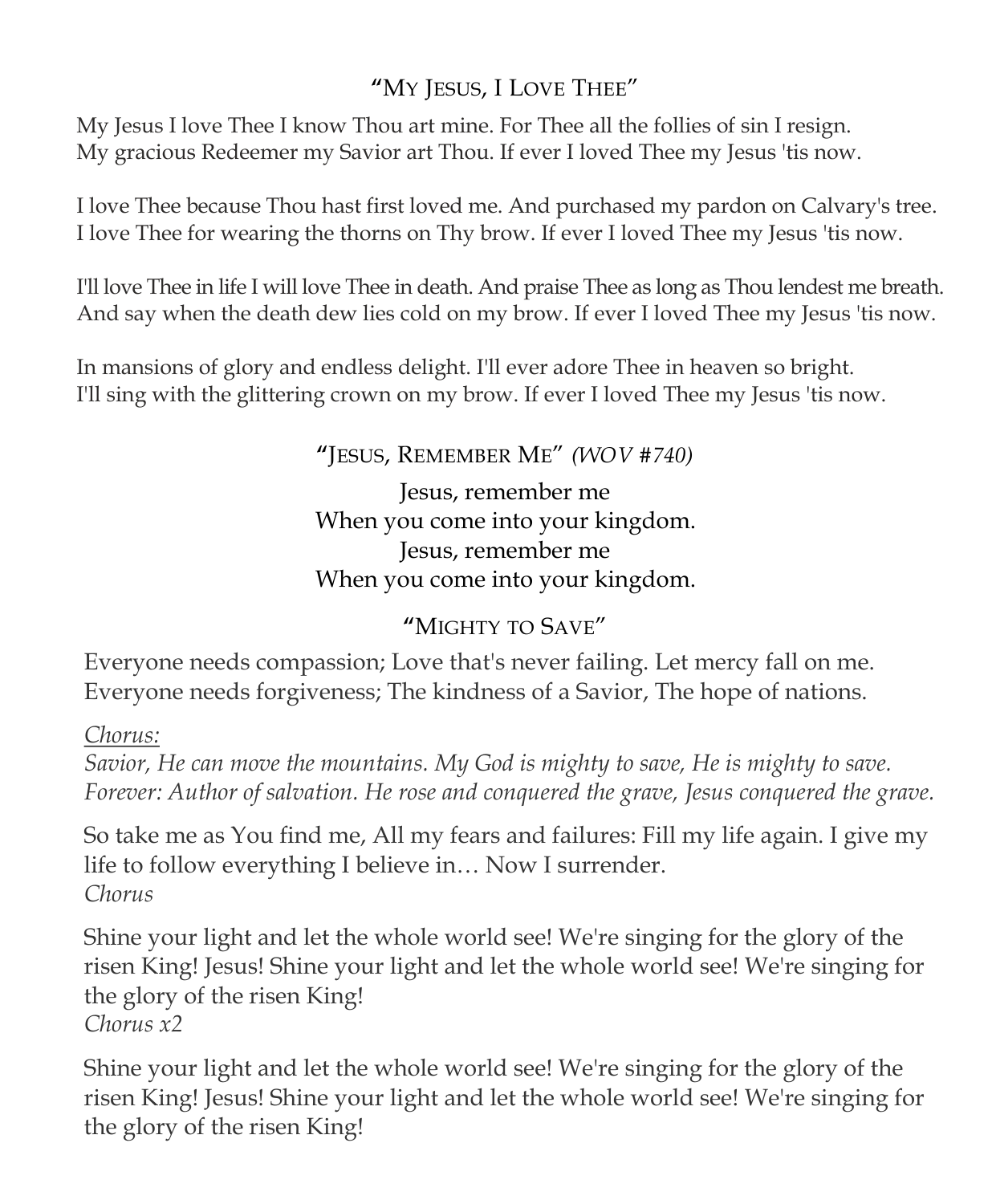### **COMMUNION BLESSING**

- P: The body and blood of our Lord Jesus Christ strengthen you and keep you in his grace.
- **C: Amen**

**POST-COMMUNION CANTICLE ~** "*SONG OF SIMEON" (PGS. 93-94 LBW)*  Now, Lord, you let your servant go in peace, Your word has been fulfilled. My own eyes have seen the Salvation, Which you have prepared in the sight of every people. A light to reveal you to the Nations, And the glory of your people, Israel. Now, Lord, you let your servant go in peace.

### **POST COMMUNION PRAYER**

- P: Let us pray. We give you thanks almighty God, that you have refreshed us through the healing power of this gift of life; and we pray that in your mercy you would strengthen us, through this gift, in faith toward you and in fervent love toward one another; for the sake of Jesus Christ our Lord.
- **C: Amen**

**BENEDICTION ~***P. 95 LBW*

P: The Lord bless you and keep you.

The Lord make his face shine on you and be gracious to you.

The Lord look upon you with favor and give you peace.

In the name of the Father, ✠ Son, and Holy Spirit.

### **C: Amen**

**CLOSING HYMN ~** "COME WE THAT LOVE THE LORD" *(WOV #742, VS 1&4)* 

Come, we that love the Lord, And let our joys be known; Join in a song with sweet accord, join in a song with sweet accord and thus surround the throne, and thus surround the throne.

*Chorus We're marching to Zion, Beautiful, beautiful Zion, We're marching upward to Zion, The beautiful city of God.*

 *Continued on next page*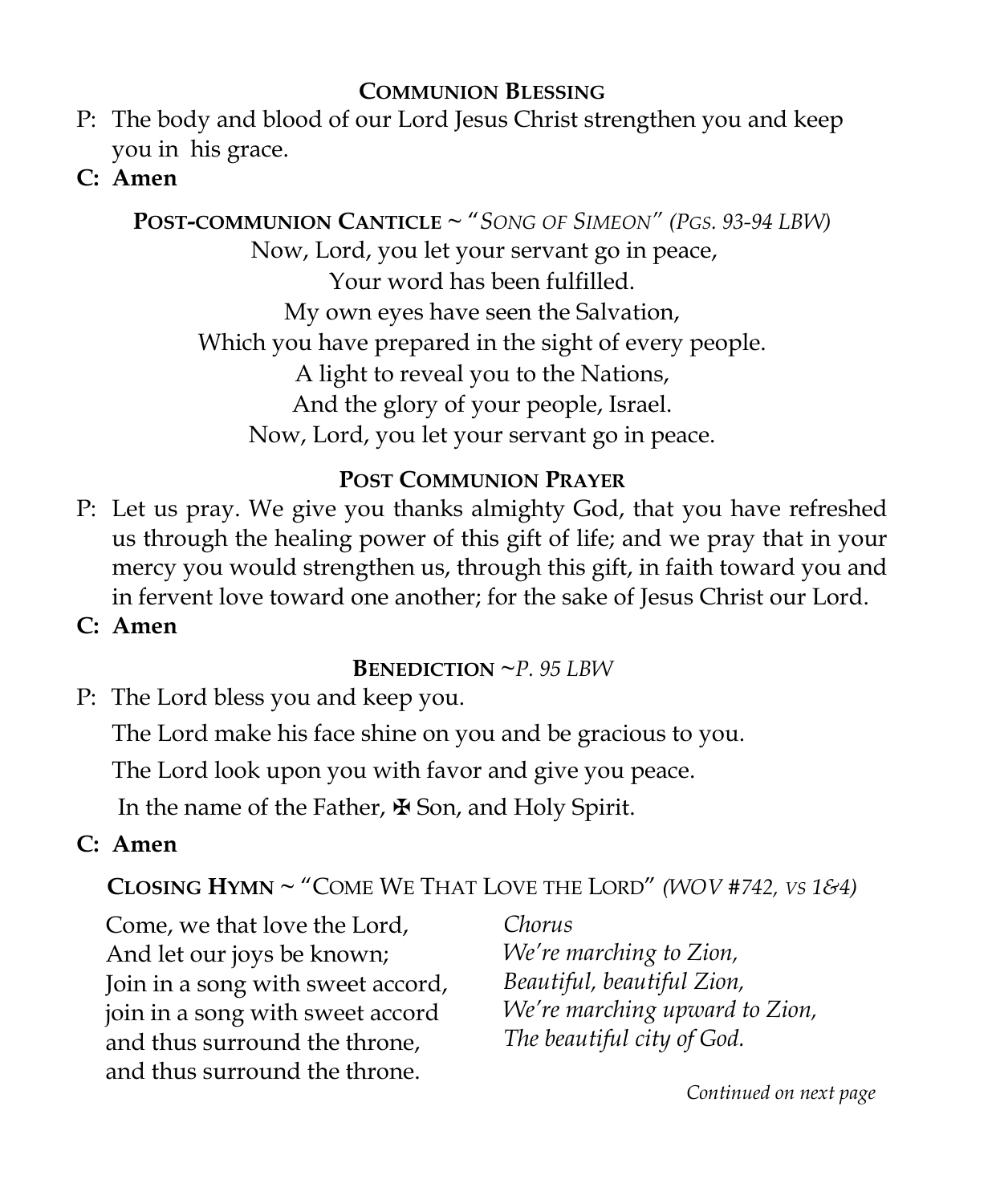Then let our songs abound, And ev-'ry tear be dry; We're marching through Emmanuel's ground, We're marching through Emmanuel's ground To fairer worlds on high, To fairer worlds on high.

*We're marching to Zion, Beautiful, beautiful Zion, We're marching upward to Zion, The beautiful city of God.*

#### **DISMISSAL**

P: The Lord be with you! Go and serve in Jesus' name.

### **C: Thanks be to God.**

#### **ANNOUNCEMENTS**

### Volunteer Opportunity... Sunday School Curriculum

We will be reviewing and ordering curriculum for the 2022-2023 Sunday School year this coming June. If interested in joining this committee (approx. 3 meetings) please contact Carmen Nazario at 972-533-9935.

### NALC Disaster Relief Donations Request

We are asking for donations of bath towels. They do not need to be new, just gently used. We also need combs, toothpaste, deodorant, and floss. Please place these items on the table in the Fellowship Hall. The plan is to make hygiene bags with Prime Timers in May.

Save The Dates!

Our Easter Egg Hunt will be on April 16th at 10:00 a.m.

Our Vacation Bible School will be held July 3rd-8th!

### Luther Hill Summer Camp

Any student completing grades 2nd-8th is welcome to sign up for church camp at Lutherhill, July 24-29, 2022. Please register at [www.luterhill.org](http://www.luterhill.org) **as soon aspossible**, to increase our chances of getting that week. No one will need a GHR ID. If your child wants a cabinmate, request this on dashboard (bottom right under optional items) which immediately follows the login screen. Transportation to/from camp will be provided. Scholarship for camp tuition is available- please see Pastor Martin.

Youngn - completed 2nd or 3rd grade Yearling - completed 4th, 5<sup>th</sup> or 6<sup>th</sup> grade Jr. High - completed 6th, 7th or 8th grade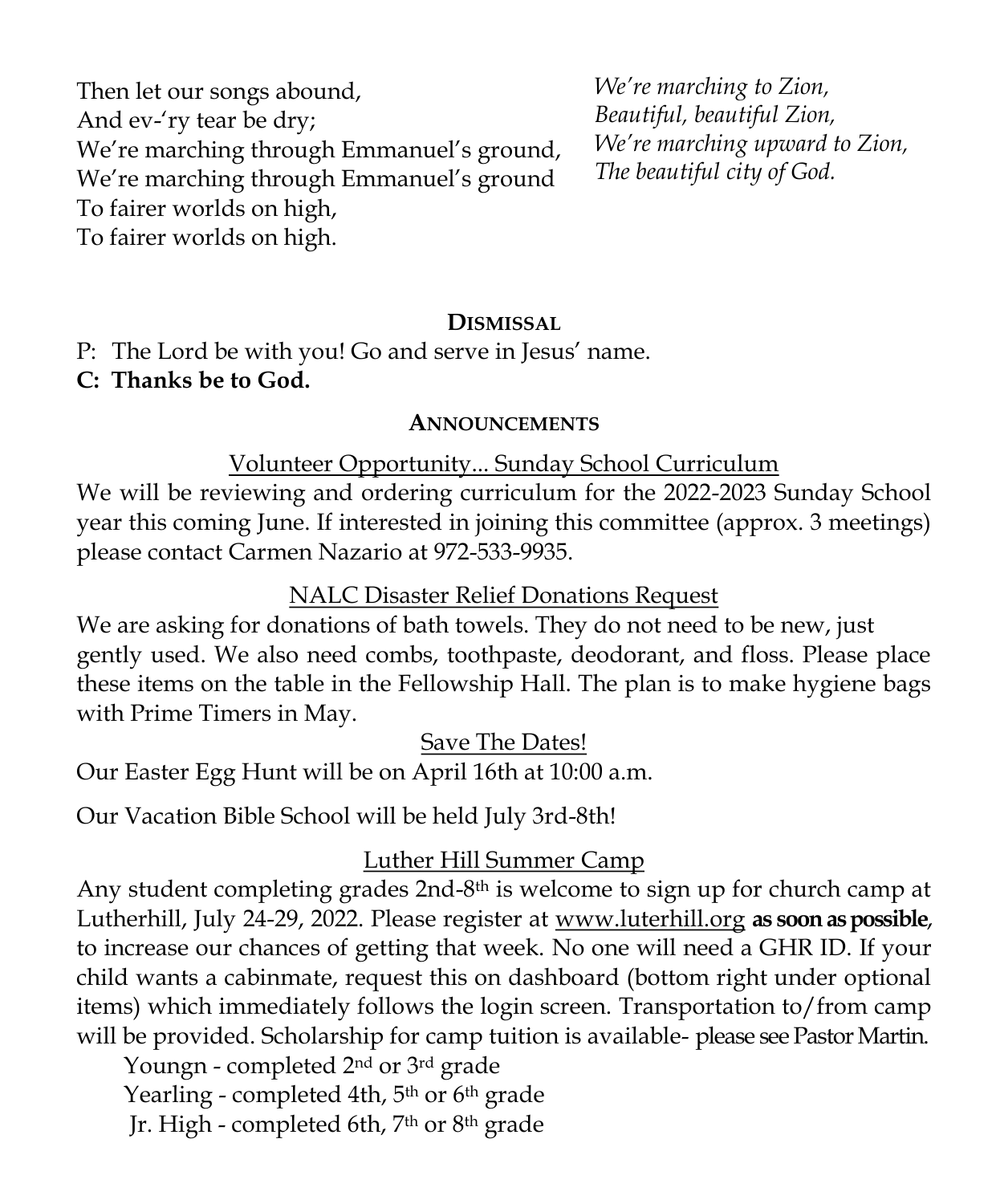|            | <b>Upcoming Activities at OSLC</b>              |              |
|------------|-------------------------------------------------|--------------|
| Monday:    | <b>Bible Study</b>                              | $6:00$ p.m.  |
| Tuesday:   | <b>Quilters</b>                                 | $9:00$ a.m.  |
| Wednesday: | Dinner                                          | 5:30 p.m.    |
|            | Service                                         | 6:30 p.m.    |
| Thursday:  | Adult Bible Study                               | $10:00$ a.m. |
|            | PrimeTimers Lunch @ Spring Creek BBQ 11:30 a.m. |              |
|            | CODA                                            | $6:00$ p.m.  |
| Saturday:  | Altar Guild Team #3                             |              |
| Sunday:    | 3rd Sunday of Lent and start of Spring Break    |              |
|            | <b>Bible Study</b>                              | $9:00$ a.m.  |
|            | Choir                                           | $9:15$ a.m.  |
|            | Worship                                         | $10:00$ a.m. |
|            | <b>Council Meeting</b>                          | $11:15$ a.m. |

## **Stewardship**

| <b>Average Monthly Expenses:</b>                                                                                | \$23,740                                                          |
|-----------------------------------------------------------------------------------------------------------------|-------------------------------------------------------------------|
| February Offerings:                                                                                             | \$28,733                                                          |
| Offerings on March 2nd:<br>Offerings on March 6th:<br>Other Weekly Offerings:<br><b>Total Weekly Offerings:</b> | 280<br>\$.<br>4,337<br>\$<br>\$1,667<br>6,284<br>$\mathfrak{S}^-$ |
| 2022 Offering to Date:                                                                                          | \$64,295                                                          |

**March 6, 2022 \_\_\_\_\_\_\_\_\_\_\_\_\_\_\_\_\_\_\_\_\_\_\_\_**

| Attendance Last Week | 110 |
|----------------------|-----|
|                      |     |

2022 Average Attendance 93

#### **POSTLUDE**

Liturgy material reprinted from Lutheran Book of Worship, © 1978, Augsburg Fortress; and/or With One Voice, © 1995, Augsburg Fortress. All rights reserved. Used by permission of Augsburg Fortress License #14824-LIT.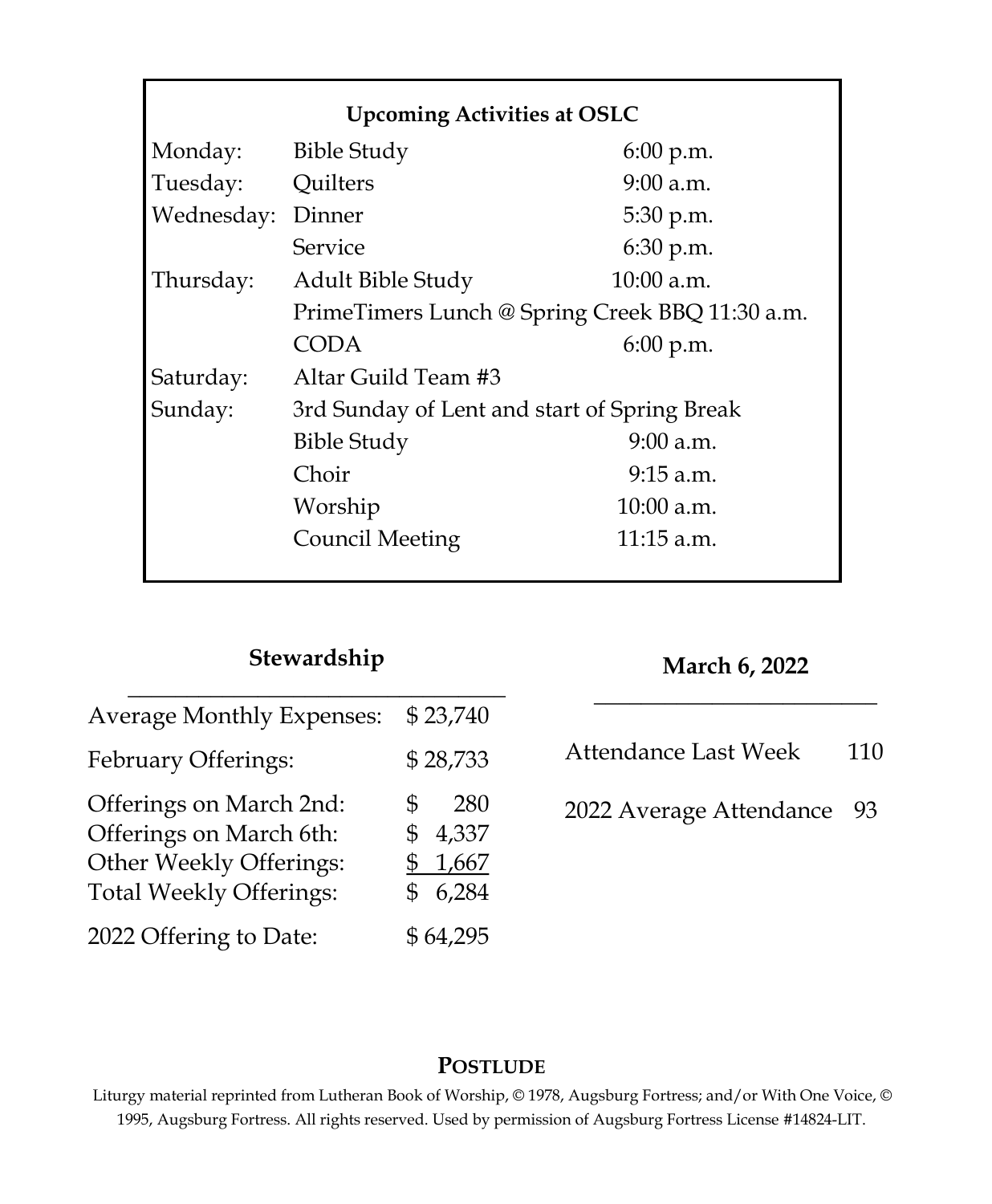### **OSLC Reception of New Members**

### P: *Bill Thomas*

By your baptism you were made one in the Body of Christ, the church. Today we rejoice in the journey of faith which has brought you to this time and place. We give thanks for every community of faith that has been your spiritual home, and we celebrate your presence in this Christian family. Through prayer and study, you have been led by the Holy Spirit to join with OSLC in service to Jesus Christ, using the gifts which the Holy Spirit bestows. Weekly we all profess our faith using the words of the Apostle's Creed. As a member of OSLC, will you be faithful to those ancient words?

# Respond: **With God's help, I will.**

P: Do you intend to continue to grow in your spiritual life by hearing God's Word and sharing in His holy supper?

# Respond: **With God's help, I will.**

P: Will you challenge us to live up to the things we say we believe?

# Respond: **With God's help, I will.**

P: Do you promise to be of service to this congregation, as you are called as a beloved child of God and led by the Holy Spirit?

# Respond: **With God's help, I will.**

P: *Let us pray.* We thank you, Lord, for this new member. By Your life-giving power, bind us together that we may live in the Spirit, building one another up in love, sharing in the life and worship of the church, and serving the world. We pray that You would continue to send your Holy Spirit to guide the decisions that are made for this church. And we pray that all will be done to Your glory and in Your name. All this we ask through your Son, Jesus Christ, our Lord. **Amen** 

### **Congregation's Response:**

**We welcome you into the family of Our Saviour's Lutheran Church. We receive you as a fellow member of the body of Christ, a child of the same Heavenly Father, and a worker with us in God's kingdom.**